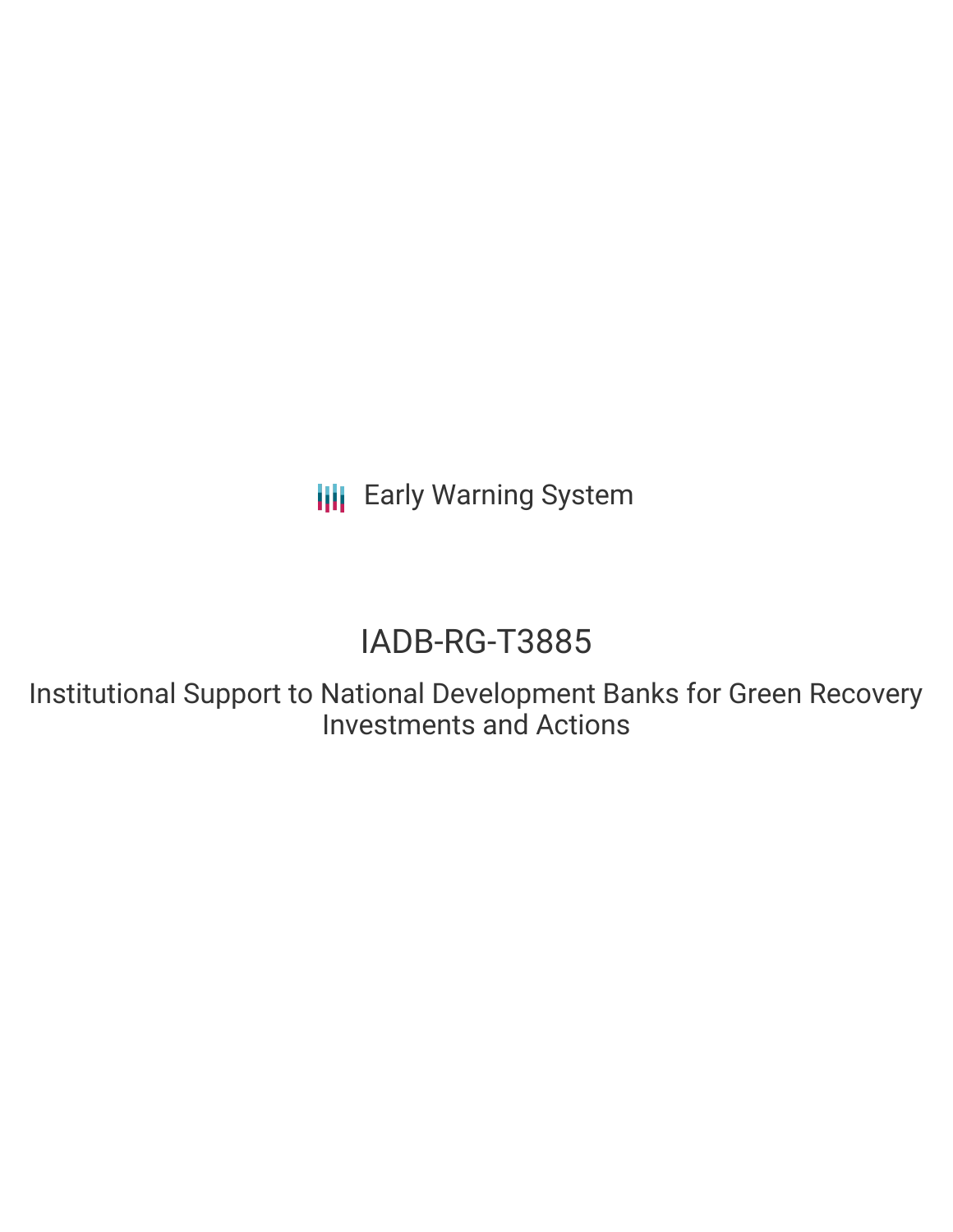

#### **Quick Facts**

| Inter-American Development Bank (IADB) |
|----------------------------------------|
| Active                                 |
| C                                      |
| Regional                               |
| Finance, Technical Cooperation         |
| Advisory Services, Grant               |
| \$0.70 million                         |
| \$ 0.70 million                        |
|                                        |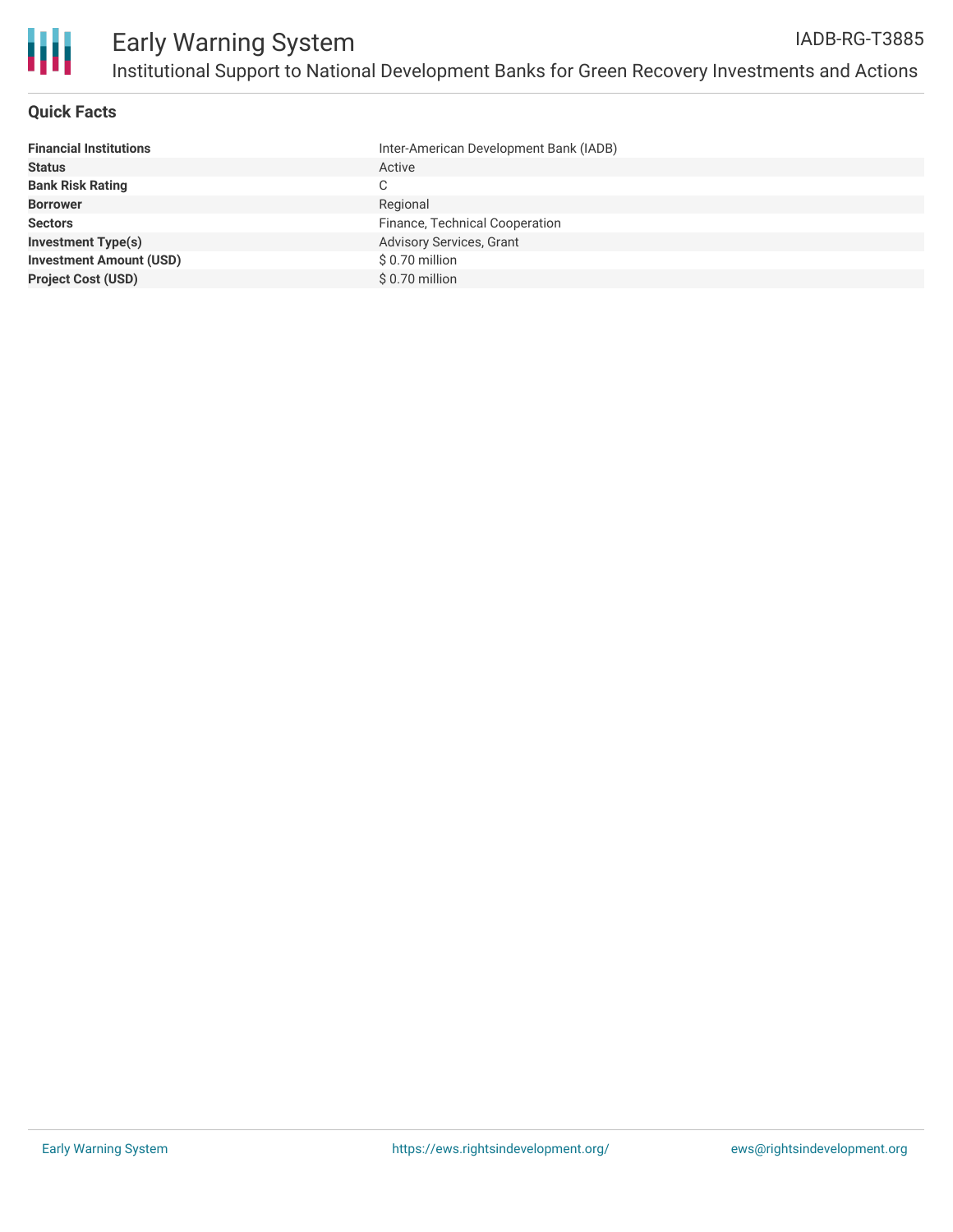

#### **Project Description**

The objective of this operation is the institutional strengthening of the National Development Banks (NDBs) to foster an enabling investment environment to support private sector investments and capital flow toward sustainable solutions and technologies. The project will support NDBs, through the development of tools, in the identification of climate mitigation and adaptation investments and finance in their portfolio of core banking products and services, against best practices such as the joint MDB methodology for the accounting of climate finance. It will also assist NDBs in benchmarking their systems against best practices in the financial sector, fostering transparency and long-term sustainable strategies, and mainstreaming of sustainability in risk management.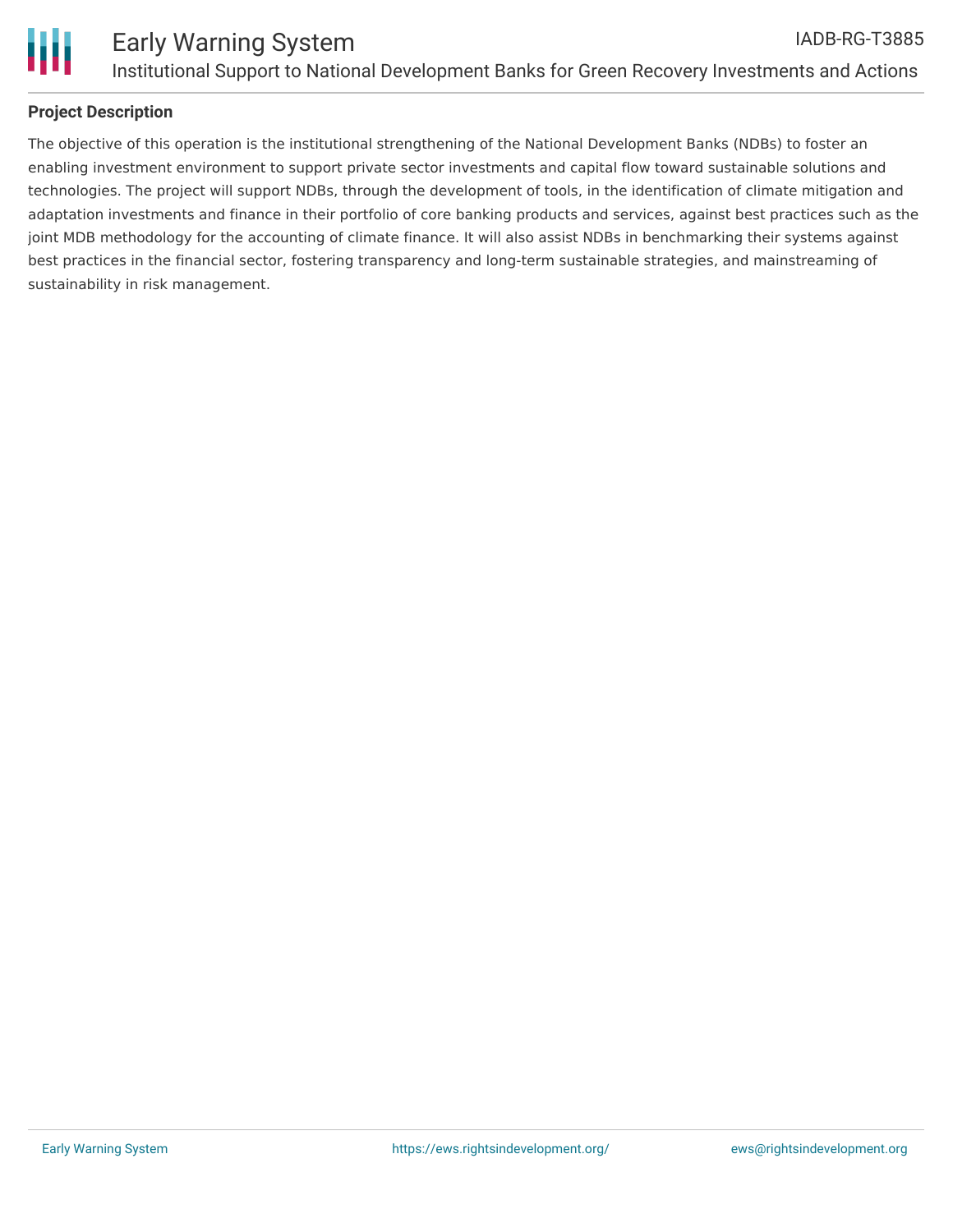

#### **Investment Description**

• Inter-American Development Bank (IADB)

The countries' counterpart amount to USD 60,000.